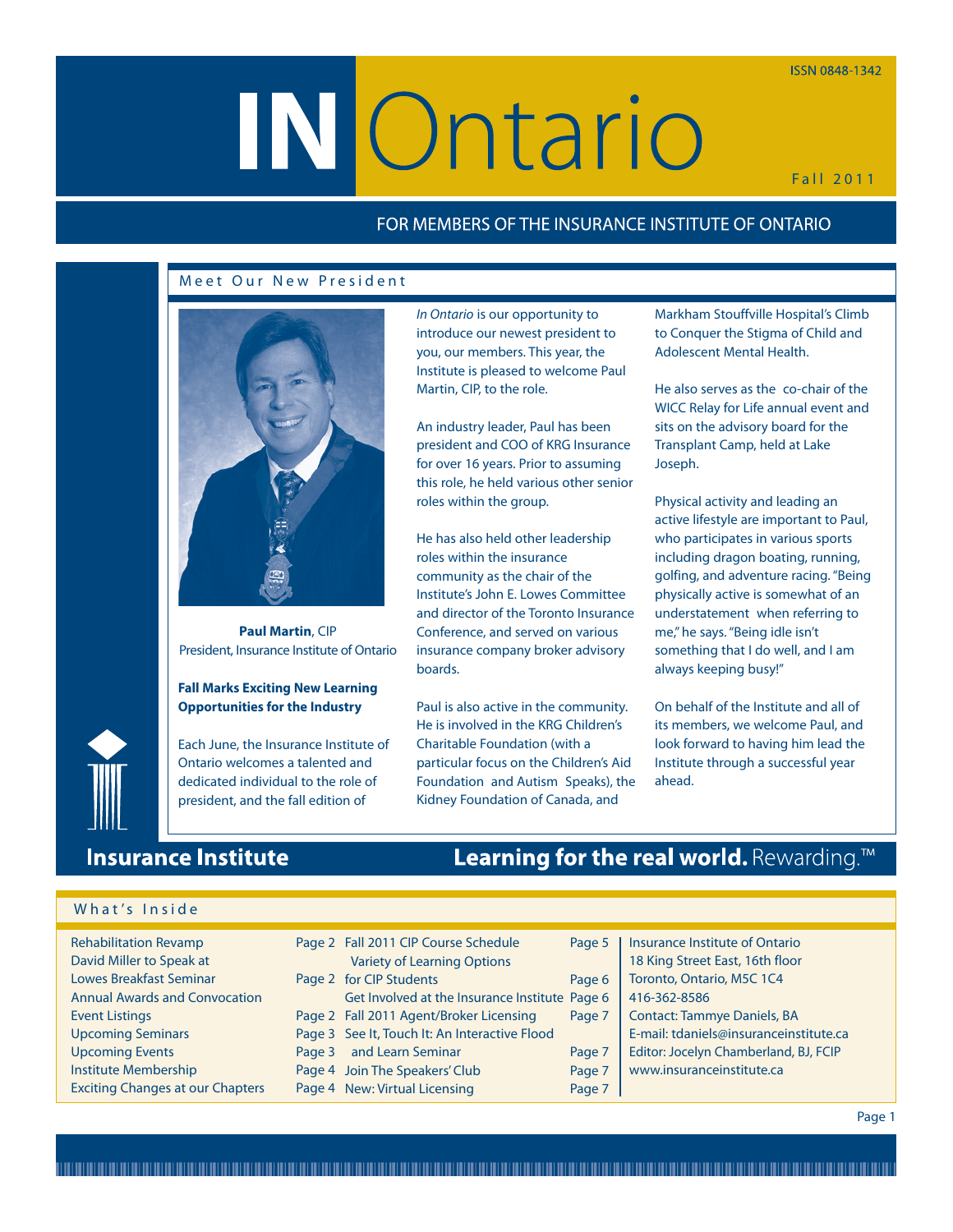# Rehabilitation Revamp

We are excited to share news of our revamped Rehabilitation Benefits Administration Program.

In partnership with Seneca College's Faculty of Continuing Education and Training in Toronto, the Insurance Institute offers a Certificate in Rehabilitation Benefits Administration. The program consists of six correspondence courses in rehabilitation offered through Seneca and four courses in insurance offered through the Insurance Institute.

Starting fall 2011, this comprehensive 10 course program will provide graduates with a greater depth of adjusting knowledge and skills and incorporate the September 2010 changes to Ontario's Statutory Accident Benefits Schedule (SABS). It focuses on a wide theory base with practical application to vocational rehabilitation.

# **Why has the program changed?**

The program has changed to reflect changes in the Statutory Accident Benefits Schedule (September 2010) as well as to update the material to current trends in the rehabilitation field.

To achieve the greatest possible vocational success and independence, people with injuries or disabilities need the proper care and guidance. Insurance professionals who work with injured or disabled claimants will finish the program with a greater understanding of the rehabilitation process and a better understanding of aspects of insurance that especially apply to their work on behalf of those claimants. Subsequently, they will also complete the program better prepared to help claimants with injuries or disabilities caused from an accident.

Now is the time to register in this certificate program. Please visit the Insurance Institute's Web site at www.insuranceinstitute.ca to learn more, or contact Education Coordinator Nancy Rivera, at nrivera@insuranceinstitute.ca.

For Seneca courses, please contact the registration office at 416-493-4144.

## Page 2

# David Miller to Speak at Lowes Fund Breakfast Seminar



In our previous issue of In Ontario, we shared our excitement for a new scholarship year. And now, we are excited to announce that David Miller will be speaking at the Lowes Fund Breakfast 2011, taking place on October 26, 2011.

Miller, who was mayor of Toronto from 2003–2010, is a leading advocate for the creation of sustainable urban economies and is a strong and forceful champion for the next generation of jobs through sustainability. Miller advises companies and governments on practical measures towards growth. Addressing climate change has also been a top priority for Miller. As chair of the influential C40 Cities Climate Leadership Group from 2008–2010, he was instrumental in demonstrating the practical and real change cities are already making, and can continue to make, as they fight climate change and create green jobs.

Join us as we welcome Miller as our special guest on October 26, and hear how sustainable urban economies can make a difference in our community. We will also recognize and honour the Fund's 2011 recipients.

The John E. Lowes Insurance Education Fund awards financial assistance for up to three qualifying Ontario residents pursuing post-secondary education including the study of property and casualty insurance. The due date for submissions is Friday, September 30, 2011, at 5 p.m. EST. For more scholarship information, please contact Tammye Daniels at 416-362-8586, Ext. 2313 or iio@insuranceinstitute.ca.

For information regarding the Lowes Fund Breakfast 2011, please contact Tracy Bodnar at 416-362-8586 Ext. 2269 or gtaevents@insuranceinstitute.ca.

Our Hamilton/Niagara chapter will also contribute a portion of the proceeds from its Seventh Annual Beach Volleyball Tournament to the Fund. This event is taking place September 1, 2011, at Baranga's on the Beach, Hamilton, Ontario. For more information about this event, please contact the Hamilton/Niagara chapter office.

Our Conestoga Chapter hosts its annual Speakers' Luncheon on November 16, 2011, with a portion of the proceeds going to the Fund. For more information about this event, please contact the Conestoga Chapter Office.

# Annual Awards and Convocation Event Listings

| <b>Chapter</b>              | Date          | Location                                                        |
|-----------------------------|---------------|-----------------------------------------------------------------|
| <b>Cambrian Shield</b>      | Nov. 8, 2011  | Solo Trattoria                                                  |
| Conestoga                   | Feb. 23, 2012 | Waterloo Inn Conference Centre                                  |
| <b>Greater Toronto Area</b> | Jan. 26, 2012 | <b>Metro Toronto Convention Centre,</b><br>John Bassett Theatre |
| Hamilton/Niagara            | Feb. 16, 2012 | Michelangelo's Banquet Centre                                   |
| Kawartha/Durham             | Feb. 3, 2012  | <b>Ajax Convention Centre</b>                                   |
| Ottawa                      | Nov. 11, 2011 | The Hilton, Lac-Leamy                                           |
| Southwestern                | Nov. 10, 2011 | Best Western Lamplighter Inn                                    |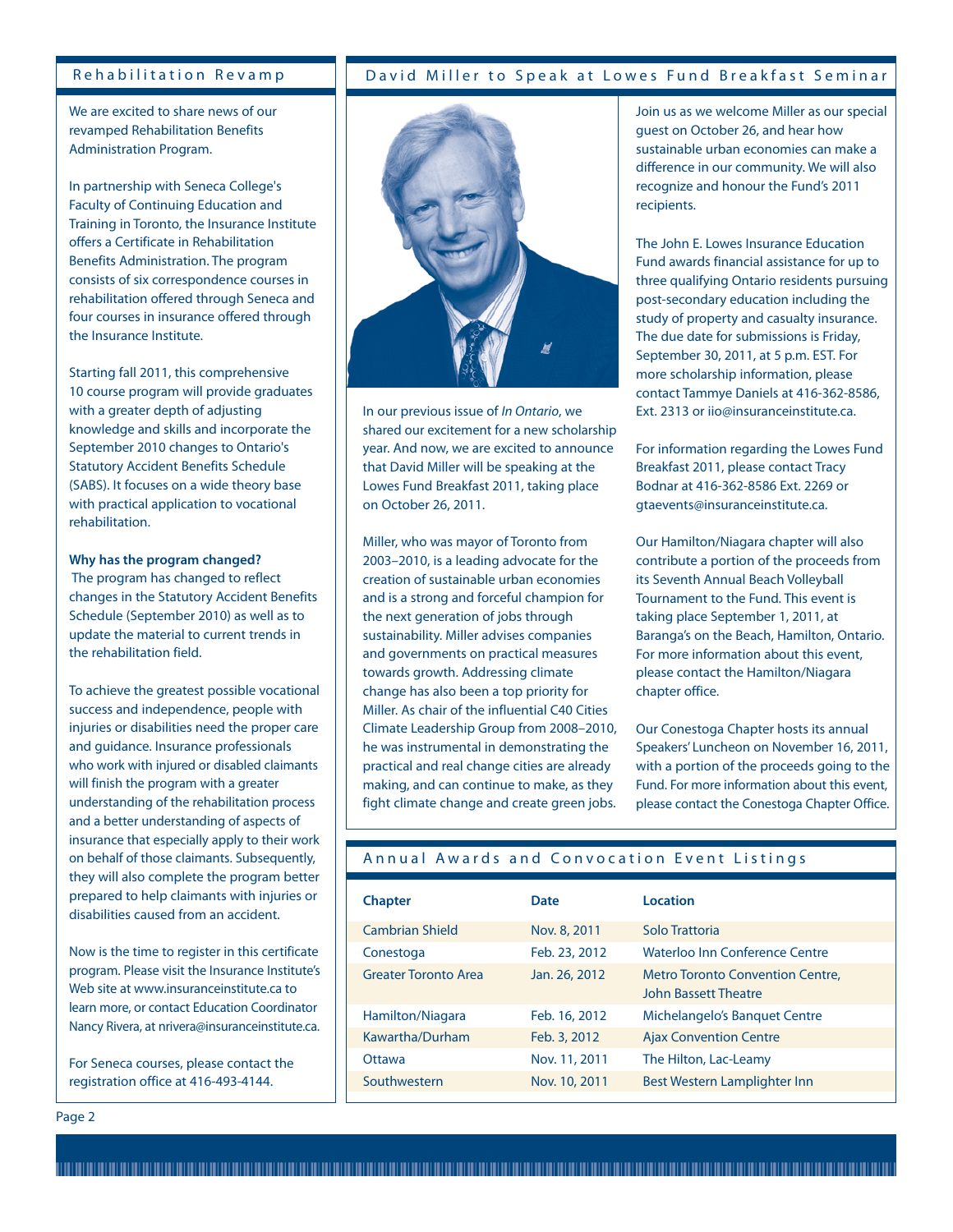# Upcoming Seminars



Our chapters offer engaging seminars to help you achieve your professional development goals. Fall 2011 seminars are listed below. Contact the local chapter organizing the seminar to learn more. Also, watch for the Insurance Institute of Ontario's e-blast for more details on these upcoming seminars. Alternatively, you can find detailed information about our numerous Ontario seminars, by visiting our Web site at www.insuranceinstitute.ca/ontario and then clicking on your chapter or the "Seminar" icon.

# **CONESTOGA**

| <b>Risk Management an Overview</b>             | Aug. 24, 2011  |
|------------------------------------------------|----------------|
| <b>Commercial Lines Property</b>               | Sept. 14, 2011 |
| Leading Insurance Coverage and Liability Cases | Sept. 20, 2011 |
| <b>Advanced Construction Insurance Topics</b>  | Sept. 22, 2011 |
| <b>Success Series: Presentation Skills</b>     | Sept. 27, 2011 |

Contact the chapter at Conestogamail@insuranceinstitute.ca for more information.

| <b>GTA</b>                                      |                |
|-------------------------------------------------|----------------|
|                                                 |                |
| <b>Fundamentals of the Facility Association</b> | Sept. 15, 2011 |
| <b>Facility Association: Trends</b>             | Sept. 15, 2011 |
| <b>Flood and Learn</b>                          | Sept. 16, 2011 |
| Understanding Directors' & Officer's Liability  | Sept. 21, 2011 |
| <b>Risk Selection for Commercial Auto</b>       | Sept. 29, 2011 |

Contact the chapter at gtaseminars@insuranceinstitute.ca for more information.

#### **HAMILTON/NIAGARA**

| <b>Risk Selection for Commercial Auto</b>                                                                   | Aug. 24, 2011                  |
|-------------------------------------------------------------------------------------------------------------|--------------------------------|
| Contact the chapter at HamiltonNiagaramail@insuranceinstitute.ca for more information.                      |                                |
| <b>OTTAWA</b>                                                                                               |                                |
| Oil Remediation: An Update<br>Contact the chapter at Ottawamail@insuranceinstitute.ca for more information. | Sept. 29, 2011                 |
| <b>SOUTHWESTERN</b>                                                                                         |                                |
| Nuclear Insurance<br>The New Ontario Auto: Did We Get It Right This Time?                                   | Aug. 20, 2011<br>Aug. 24, 2011 |

Contact the chapter at Southwesternmail@insuranceinstitute.ca for more information.

# Upcoming Events

# **GTA**

**GTA CIP Society Annual Fellows' Golf Tournament**  Sept. 13, 2011 Wyndance Golf Club, Uxbridge

**Wine and Cheese** Oct. 12, 2011 Great Cooks on Eight, Toronto

# **Lowes Fund Breakfast 2011**

Oct. 26, 2011 The National Club, Toronto A portion of this event's proceeds will be contributed to the John E. Lowes Insurance Education Fund

# **At the Forefront with David Crozier** Nov. 30, 2011 Insurance Institute of Ontario, Toronto

# **HAMILTON/NIAGARA**

**7th Annual Beach Volleyball Tournament** Sept. 1, 2011 Baranga's on the Beach, Hamilton A portion of this event's proceeds will be contributed to the John E. Lowes Insurance Education Fund

# **OTTAWA**

**14th Annual CIP Society Golf Tournament** Sept. 9, 2011 Cedarhill Golf Course, Ottawa

# **SOUTHWESTERN**

**CIP Society Golf Tournament** Sept. 23, 2011 Pine Knot Golf & Country Club, Dorchester

Watch for the Insurance Institute of Ontario's e-blast for more details on these exciting events.

You can also find more detailed information about our numerous Ontario events, by visiting the Institute's Web site at www.insuranceinstitute.ca/ontario and clicking on your chapter or the "Event"icon.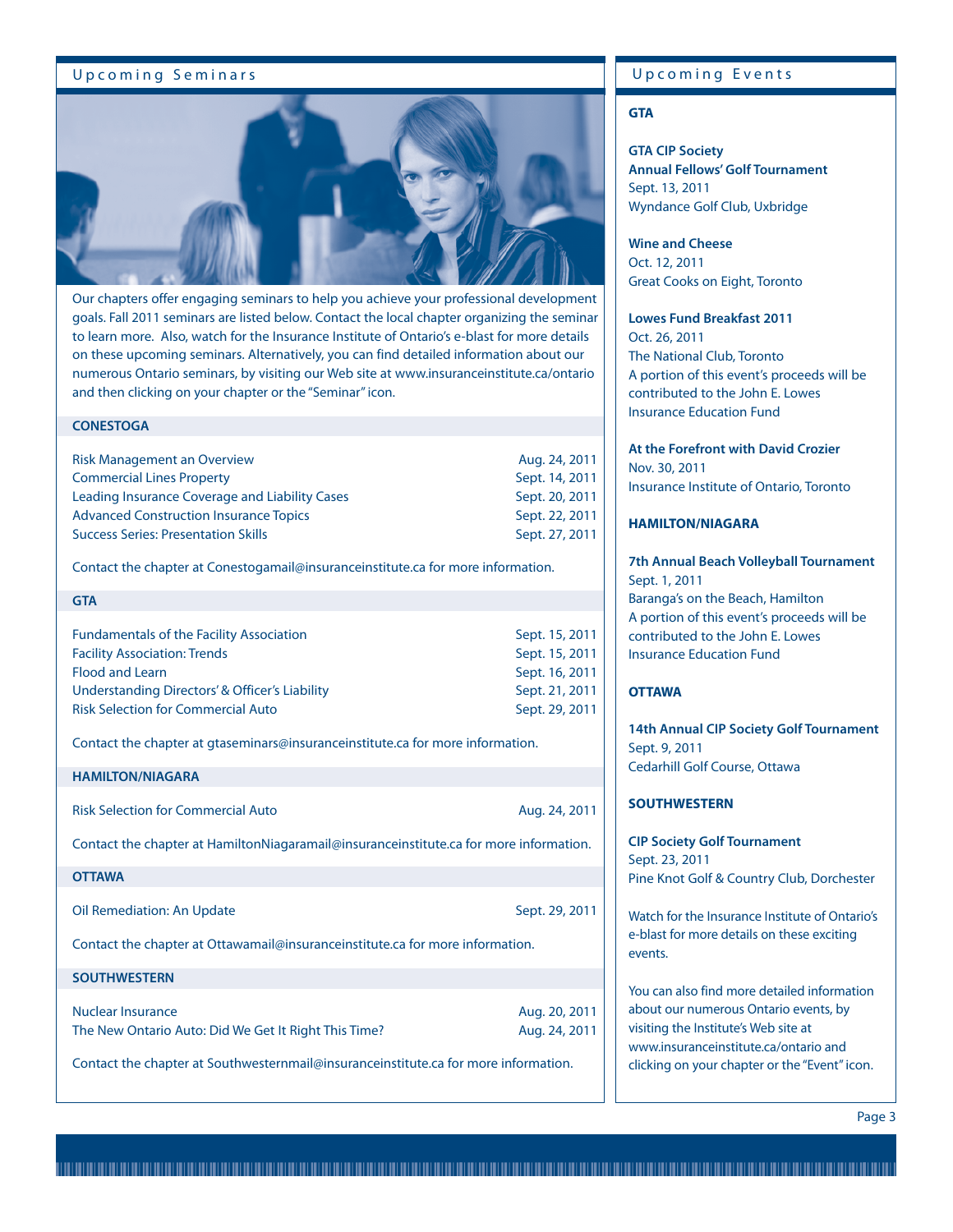# Institute Membership

# **Renewing Your Membership Has Its Rewards**

The value of your Institute membership is undeniable. It enables you to continue towards your educational goals. You are also offered exciting professional development opportunities along the way. We'll keep you abreast with the latest industry knowledge and news. You've made a decision to invest in your education because you know that continuous learning isn't just an option it's vital to your professional success. For this reason, we don't want you to miss out on the exciting new programs and services that we'll be offering in the next year.

# **Why renew?**

We're here to help you make the most of your studies and your career in insurance. With our support, you can take your education and career to a whole new level. Our members have access to leading-edge courses, seminars, and Webinars, along with many other valuable networking opportunities. And because we know you're busy, we offer the latest in flexible learning options to suit your individual needs.

If you have any questions or need help renewing your membership, please contact us toll-free at 1-866-362-8585, or e-mail us at IICmail@insuranceinstitute.ca. Renew your membership now!

### **On-line registration**

- 1. Register for an on-line account using the link below.
- 2. Once signed in to your on-line account, click on the "My Membership" link on the right side menu. (Membership information will be displayed—but your membership status is inactive and the expiry date is invalid.)
- 3. Purchase a membership by clicking on the "Add Local Membership" button.

# **Phone registration**

Contact our customer service centre tollfree at 1-866-362-8585.

For more information, please visit our Web site at www.insuranceinstitute.ca.

# Exciting Changes at our Chapters

# **Conestoga Moves to New Location**

This Fall, the Conestoga Chapter is moving. Its new location will provide improved access, more space, a fresh new look, and better servicing. Members will benefit from larger classrooms, free adjacent parking, and unrestricted building access on evenings and weekends.

The chapter's new address will be 515 Riverbend Drive, Unit 101, Kitchener, Ontario. Watch for further updates in In Ontario and the chapter's newsletter and Web page (www.insuranceinstitute.ca/conestoga).

# **New Era for Kawartha**

On June 21, 2011, The Insurance Institute of Ontario's Kawartha Chapter officially changed its name to be the Insurance Institute of Ontario's Kawartha/Durham Chapter. The change was formally voted into effect at the IIO Governing Council meeting held on June 21, 2011. The notion was unanimously put forward by the Kawartha/Durham Chapter council at their meeting on April 21, 2011.

The Kawartha Chapter of the Insurance Institute of Ontario was formed in Peterborough, in 1980, under the direction of Mr. Ted McDermott. Over 100 insurance people attended that first meeting, and set about organizing classes and seminars of interest to the Peterborough area. At this time, Kawartha was a suitable title to cover the surrounding area. The Kawartha members have always displayed great loyalty and sustained activity levels.

During the 30 years since, most membership growth in the chapter has taken place east of the GTA, in the Durham region. As of June 2011, the chapter has almost 700 members, including more than 300 CIP graduates, approximately 50 percent of whom live or work in the Durham region.

The Chapter has an industry-volunteer council serving a large geographic area stretching east to Belleville, west to Ajax, and north to Peterborough. It is a new era for this region. The name change is a very positive reflection of the growth and sustainability of this vibrant and diverse region. It is a name that each member can take pride in and share with others. Congratulations to council members, students, volunteers, and the local insurance industry.

Please visit the chapter Web page at www.insuranceinstitute.ca/kawarthadurham to learn more about these changes.

### **Exciting Renovation for Southwestern Coming Soon**

Coming this August, the Southwestern Chapter will open its doors to a fresh new look and expanded space. This summer, the Southwestern Chapter will complete the remodeling and expansion of its location on Queens Avenue in London, Ontario. Members and stakeholders will benefit from the newly expanded meeting rooms and classrooms when holding classes, meetings, seminars, and other activities. With a fresh new look, take advantage of opportunities to host your business meetings or training sessions in the newly expanded space.

Watch for further updates as the re-opening draws nearer!

Page 4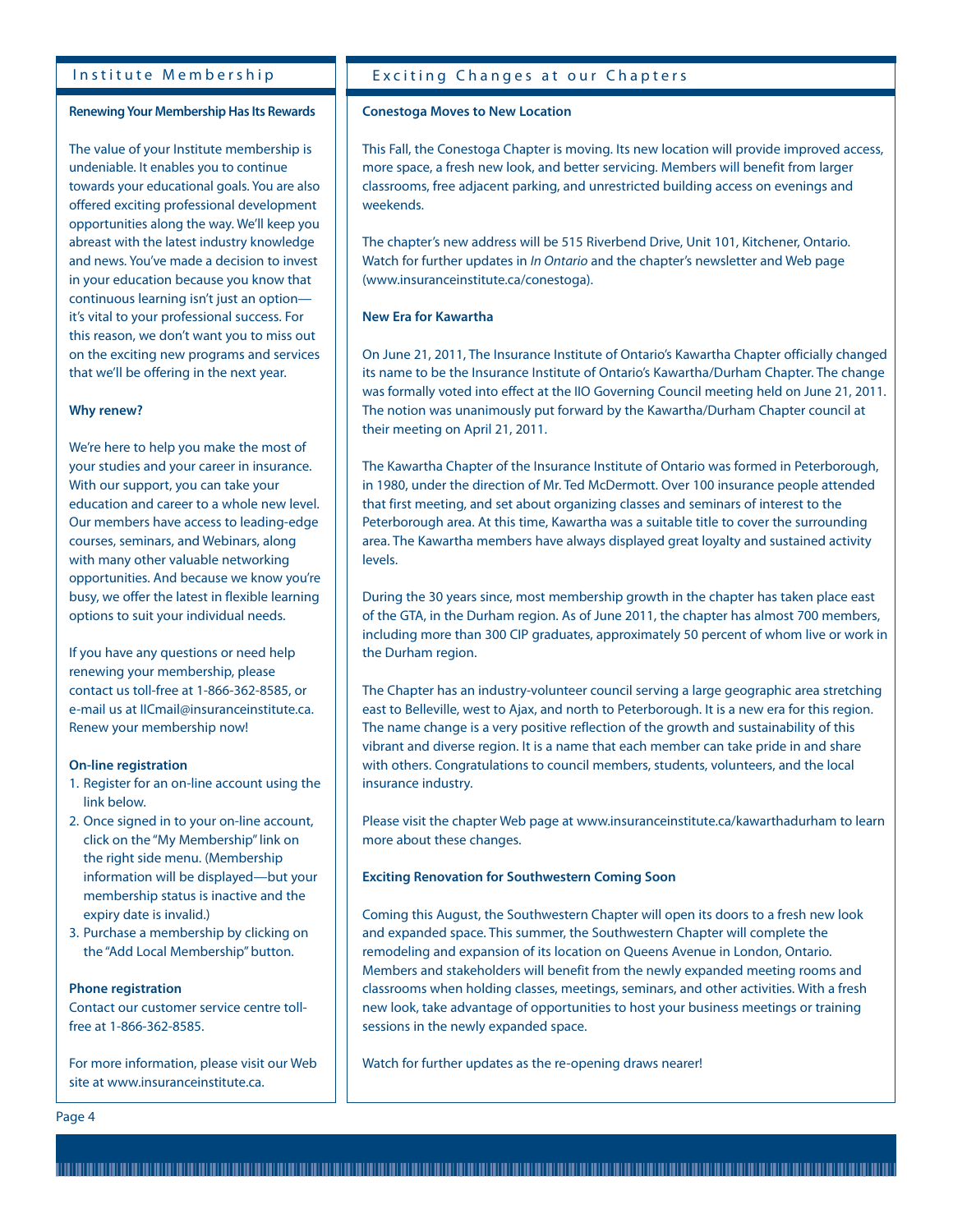# Fall 2011 CIP Course Schedule

Welcome to the Insurance Institute of Ontario's Fall 2011 CIP Course Schedule. We present this schedule to help you connect to CIP course offerings and delivery methods across Ontario. Check below for the classes we are offering in your region. To learn more or to register, visit our Web site at www.insuranceinstitute.ca/ontario.

|                             |                                                                                                                                                            | <b>Insurance Institute of Ontario</b> |                         |                                       |                             |                     |               |              |
|-----------------------------|------------------------------------------------------------------------------------------------------------------------------------------------------------|---------------------------------------|-------------------------|---------------------------------------|-----------------------------|---------------------|---------------|--------------|
|                             | <b>CIP</b><br><b>Courses</b>                                                                                                                               | <b>Cambrian</b><br><b>Shield</b>      | Conestoga               | <b>Greater</b><br><b>Toronto Area</b> | Hamilton/<br><b>Niagara</b> | Kawartha/<br>Durham | <b>Ottawa</b> | Southwestern |
| MANDATORY                   | C11<br>Principles & Practice<br>of Insurance                                                                                                               |                                       | V, I                    | V, I                                  | $\rm I$                     |                     |               | $\mathbf{I}$ |
|                             | C12<br>Insurance on<br>Property                                                                                                                            |                                       | V, I                    | V, I                                  | $\rm I$                     | $\mathbf{I}$        | $\mathbf{I}$  |              |
|                             | C13<br>Insurance Against<br>Liability-Pt 1                                                                                                                 |                                       | $\mathbf I$             | V, I                                  |                             |                     |               | $\mathbf{I}$ |
|                             | C14<br>Automobile<br>Insurance-Pt 1                                                                                                                        |                                       | $\mathbf{I}$            | V, I                                  |                             |                     | $\mathbf{I}$  |              |
|                             | C16<br>The Business<br>of Insurance                                                                                                                        | $\mathbf{I}$                          | $\mathbf I$             | V, I                                  | $\mathbf I$                 |                     |               | $\mathbf{I}$ |
| <b>APPLIED PROFESSIONAL</b> | C110<br><b>Essentials of<br/>Loss Adjusting</b>                                                                                                            |                                       | $\mathbf I$             | V, I                                  | $\rm I$                     |                     |               |              |
|                             | C111<br>Advanced<br><b>Loss Adjusting</b>                                                                                                                  |                                       | $\mathbf I$             |                                       | $\rm I$                     |                     |               | $\mathbf{I}$ |
|                             | C112<br>Practical Issues in<br><b>Claims Management</b>                                                                                                    |                                       |                         | $\mathsf{V}$                          |                             |                     |               | $\mathbf{I}$ |
|                             | C120<br><b>Underwriting</b><br>Essentials                                                                                                                  |                                       | $\mathbf{I}$            | $\vee$                                |                             | $\mathbf{I}$        |               |              |
|                             | C121<br>Advanced<br><b>Underwriting</b>                                                                                                                    |                                       |                         |                                       | $\mathbf I$                 |                     | $\mathbf{I}$  |              |
|                             | C122<br><b>Practical Issues in<br/>Claims Management</b>                                                                                                   |                                       |                         |                                       |                             |                     |               |              |
|                             | C130<br><b>Essential Skills for</b><br>the Insurance Broker<br>& Agent                                                                                     |                                       |                         | $\rm I$                               |                             |                     | $\mathbf I$   | $\rm I$      |
|                             | C131<br><b>Advanced Skills for</b><br>the Insurance Broker<br>& Agent                                                                                      |                                       |                         |                                       |                             |                     |               |              |
|                             | C31<br><b>Property Damage</b><br>Appraisal                                                                                                                 |                                       |                         |                                       | $\rm I$                     |                     |               |              |
|                             | C32<br><b>Bodily Injury Claims</b>                                                                                                                         |                                       | $\overline{\mathsf{V}}$ | $\mathbf{I}$                          |                             |                     | $\bf{I}$      |              |
|                             | C35<br><b>Insurance Against</b><br>Crime                                                                                                                   |                                       |                         | $\vee$                                |                             |                     |               |              |
|                             | <b>C36</b><br><b>Building Construction</b><br>Fire Protection &<br><b>Basic Hazards</b>                                                                    |                                       |                         |                                       |                             | $\mathbf I$         |               |              |
|                             | C39<br><b>Fraud Awareness</b><br>& Prevention                                                                                                              |                                       | $\mathbf I$             | $\bf{I}$                              | $\rm I$                     |                     | $\mathbf I$   | $\mathbf I$  |
| <b>ELECTIVE</b>             | <b>C40</b><br><b>Business Interruption</b><br>Insurance                                                                                                    |                                       | $\mathsf{V}$            |                                       |                             |                     |               |              |
|                             | C48<br>Automobile Insurance<br>-Part 2                                                                                                                     |                                       |                         | $\rm I$                               |                             |                     |               | $\mathbf{I}$ |
|                             | C49<br><b>Insurance Against<br/>Liability—Part 2</b>                                                                                                       |                                       |                         |                                       |                             |                     |               | $\mathbf{I}$ |
|                             | <b>C72</b><br>Introduction to Risk<br>Management and<br><b>Commercial Lines</b><br>Insurance                                                               |                                       |                         |                                       |                             |                     |               |              |
|                             | C82<br><b>General Insurance</b><br>Essentials-Part 2                                                                                                       |                                       |                         | $\bf{I}$                              |                             |                     |               |              |
|                             | Legend: V = Virtual Class, I = In-class<br>For information about continuing education opportunities, please visit the Web sites of local Ontario colleges. |                                       |                         |                                       |                             |                     |               |              |

Page 5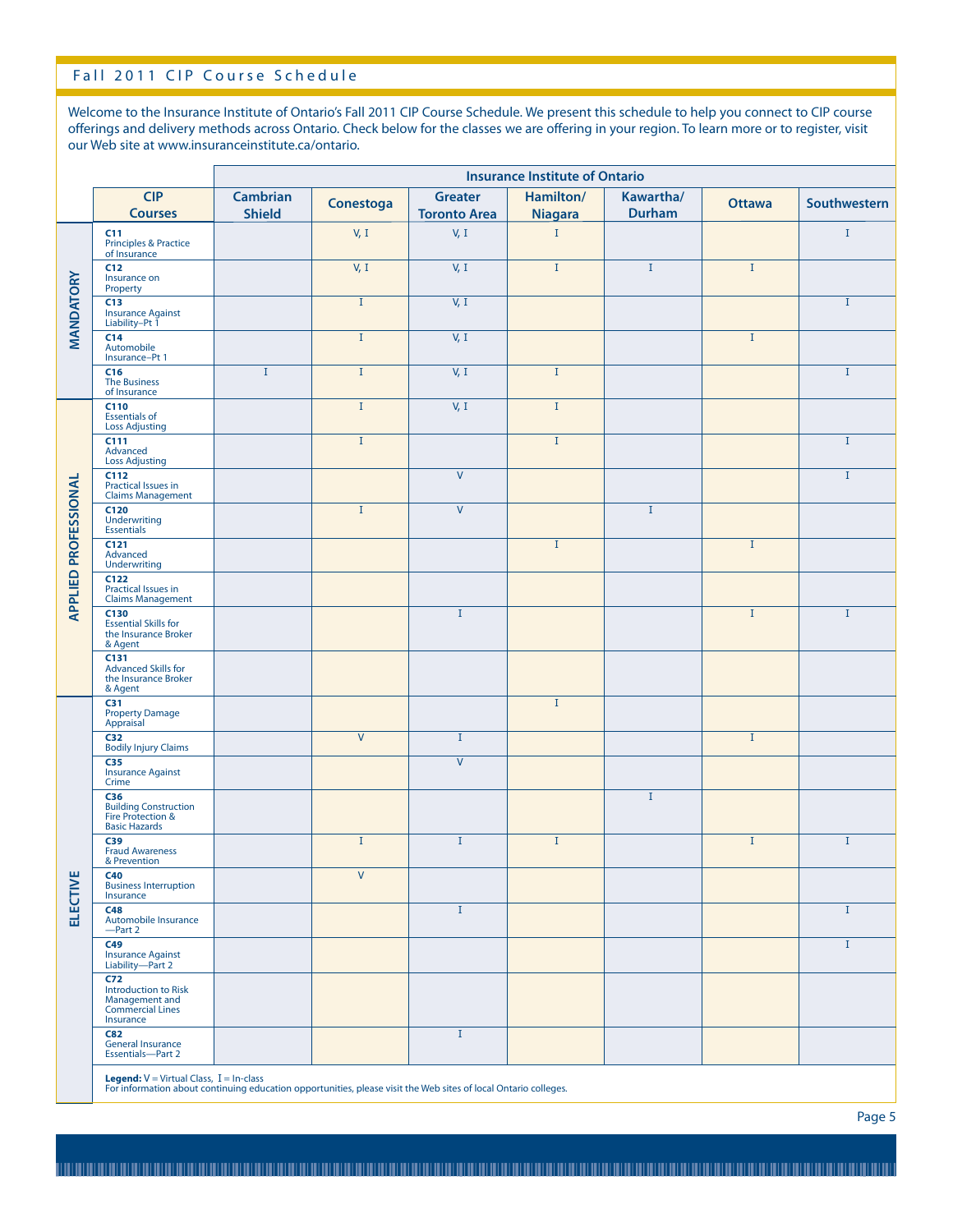# Variety of Learning Options for CIP Students



#### **Virtual Classes Continue to Gain Popularity**

Virtual classes are a great option for students who find classroom learning inaccessible or inconvenient due to geographical or time constraints. Since 2009, the total number of virutal classes offered by local Institutes and chapters has increased more than 30 percent.

In addition to the traditional benefits associated with on-line learning, Institute virtual classes provide CIP students with access to a catalogue of real-time, instructorfacilitated instruction that extends beyond their local chapter or Institute. In many cases, this allows students to complete their CIP designation using a method of instruction that best suits their learning style.

Virtual classes consist of weekly real-time instruction via Web conferencing technology and are supplemented by a course within our Web-based Learning Management System (LMS). This course allows instructors to make use of additional tools, such as learning activities, discussion forums, interactive quizzes, and more. Many instructors also deliver their mid-term online via the LMS. In fact, the tools within the LMS have proven so valuable to instructors, that some have opted to incorporate the same blended approach to their classroom instruction as well.

Get ready! Participating in a virtual class requires access to a computer with a high-speed internet connection (DSL/Cable or higher) and audio capabilities (speakers or headphones). Minimal software is required: a Web browser and Adobe Flash Player. Your fall schedule of CIP virtual classes is now available. Check our Web site often at www.insuranceinstitute.ca/ontario for more updates and to register.

# **The following virtual classes are being offered for fall 2011:**

#### **Mandatory**

- C11– Principles & Practice of Insurance C12 – Insurance on Property C13 – Insurance Against Liability—Part 1 C14 – Automobile Insurance—Part 1
- C16 The Business of Insurance

# Applied Professional

- C110 Essentials of Loss Adjusting
- C112 Practical Issues in Claims Mgmt.
- C120 Underwriting Essentials
- C130 Essential Skills for the Insurance Broker and Agent

# **Electives**

- C32 Bodily Injury
- C35 Insurance Against Crime
- C40 Business Interruption Insurance

# **Weekend Warrior Classes**

**Are you looking for another CIP class option?** Local chapters of the Insurance Institute of Ontario are addressing the need for flexible professional development by offering CIP courses on the weekend to accommodate insurance professionals who want another education delivery option.

# **Fall 2011 Weekend Warrior Classes**

#### **CONESTOGA**

Classes running Nov. 11–13 and Nov. 25–27, 2011 C11 – Principles & Practice of Insurance C39 – Fraud Awareness C110 – Essentials of Loss Adjusting C120 – Underwriting Essentials

Classes running Nov. 4–6 and Nov. 18–20, 2011 C12 – Insurance on Property C13 – Insurance Against Liability—Part 1 C14 – Automobile Insurance—Part 1 C16 – The Business of Insurance

To learn more about this offering, please visit the Conestoga Web page at www.insuranceinstitute.ca/conestoga and choose "Local Classes."

# KAWARTHA/DURHAM

C12 – Insurance on Property Classes run Nov. 11–13 and Nov. 25–27, 2011

To learn more about this offering, please visit the Kawartha/Durham Web page at www.insuranceinstitute.ca/kawarthadurham and choose "Local Classes."

# **SOUTHWESTERN**

C49 – Insurance Against Liability—Part 2 Classes commence November 12, 2011

To learn more about this offering, please visit the Southwestern Web page at www.insuranceinstitute.ca/southwestern and choose "Local Classes."

# Get Involved at the Insurance Institute

Volunteerism is the backbone of the Insurance Institute. Hundreds of insurance industry professionals voluntarily give their time and talent to the Insurance Institute of Ontario and its local chapters. Their roles vary from Career Connections ambassadors to council members and exam proctors.

Through our volunteers, we have successfully served and transformed professionalism in the insurance industry.

We would like to thank all of our volunteers for their time, energy, and skills. The Institute would like to invite you to get involved

today. If you are not already part of our great network of volunteers, now is the time to be involved. Our local chapters are always looking for exam proctors and supervisors, committee members, ambassadors, and more. Contact your local chapter or e-mail us at iio@insuranceinstitute.ca.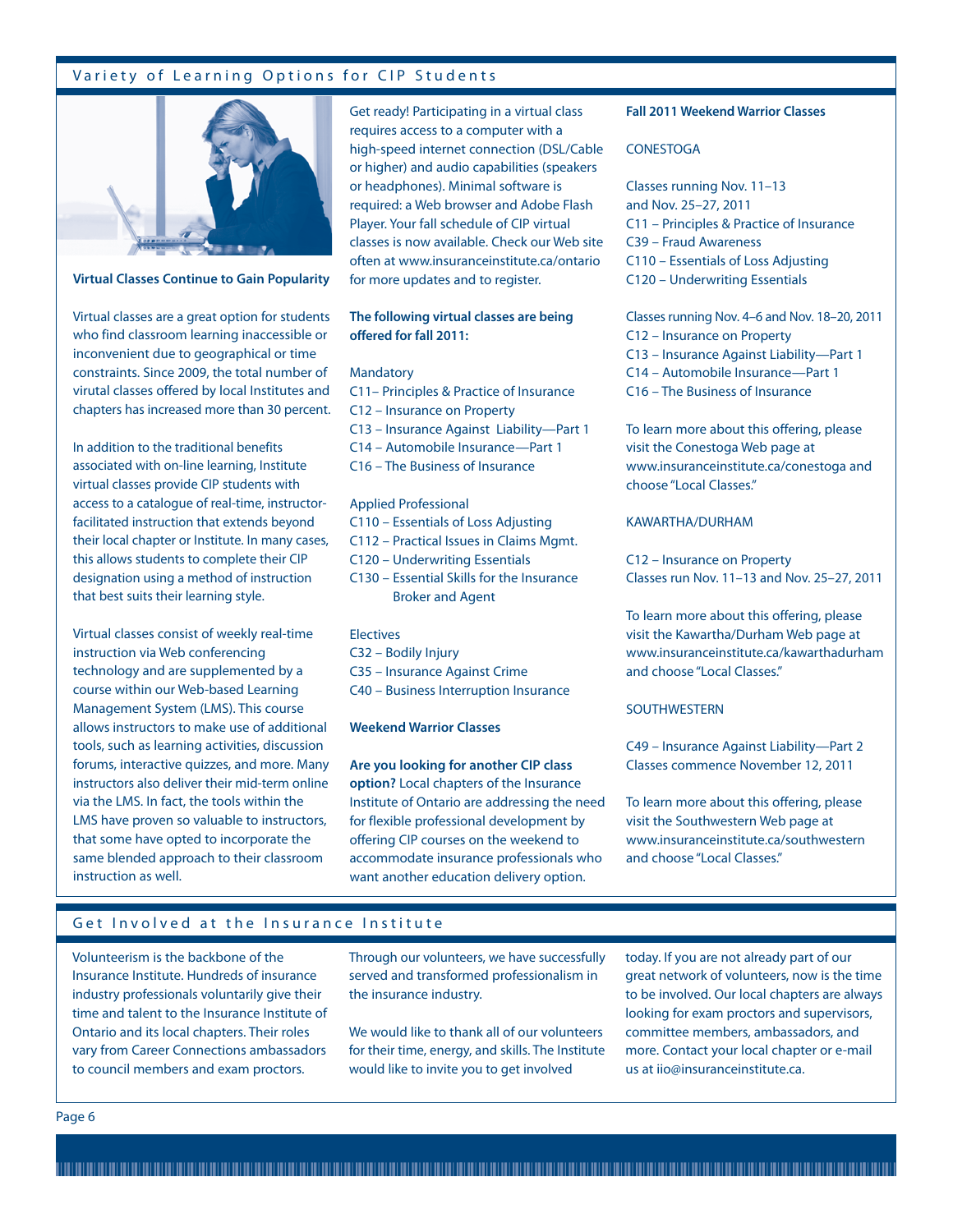# Fall 2011 Agent/Broker Licensing Programs Join the Speakers' Club



Gear up for fall with our agent/broker licensing programs offered throughout the province. Local chapters of the Insurance Institute of Ontario are hosting 10-day agent/broker licensing programs to prepare prospective agents and brokers for writing their licensing exams. With a pass rate of more than 90 percent, soonto-be brokers and agents can feel confident in taking a licensing program that will help them succeed in the exam and in the profession.

Below are a few examples of what students are saying about the agent/broker licensing program:

"All of the instructors fuelled my excitement regarding my career in the insurance industry. I enjoyed the course immensely."

"I am very pleased with the classes and instructors. It was done very efficiently, and covered all topics in enough depth but not with an overwhelming amount of information for only two weeks."

"I really enjoyed taking this course. Having the instructors relate some of the material to real life experiences was very interesting and helped with the learning experience."

Take advantage of these local licensing program offerings in your area:

- Cambrian Shield Nov. 7-18, 2011 Conestoga Nov. 14–25, 2011
- Southwestern Southwestern Sept. 6–19, 2011 Conestoga Sept. 12–20, 2011 Ottawa Sept. 19–30, 2011

Contact your local chapter or visit the local chapter Web pages for more information and requirements at www.insuranceinstitute.ca/ontario.



# See It, Touch It : An Interactive Flood and Learn Seminar

On June 15, 2011, the Kawartha/Durham Chapter held an interactive "Flood and Learn" seminar near Peterborough, with presenters from restoration firm Steamatic and the City of Peterborough who provided an update on infrastructure after the flood of 2004.

The session included a mix of technical

information and a pre-built "flooded room" participants could enter, to simulate the conditions found at a flood and demonstrate the clean-up process. Due to its enormous success, a similar session will be held at Steamatic in Mississauga on September 16, 2011.



Celebrating its 75th anniversary earlier this year, the Speakers' Club helps members ease their way into public speaking and develop their skills in a supportive, professional environment. Join other insurance industry professionals in a dynamic environment as a speaker's education unfolds, followed by engaging opportunities for debate, presentations, and impromptu speaking.

Meetings begin at 6:00 p.m. and are held on the third Monday of every month between September and May, unless otherwise noted. The first meeting will be held on September 19, 2011.

If you would like to sign up or learn more about the Speakers' Club, visit our Web site, www.insuranceinstitute.ca/gta.

# NEW Virtual Licensing

Be one of the the first to register for our virtual agent/broker licensing program. Offered Monday and Thursday evenings (6 p.m.–9 p.m.), the 10–week Web-based licensing program is especially useful for individuals who are outside of local class centres. The program runs from September 19 to December 1, 2011.

If you would like to learn more about the virtual licensing program, please e-mail us at conestogamail@insuranceinstitute.ca.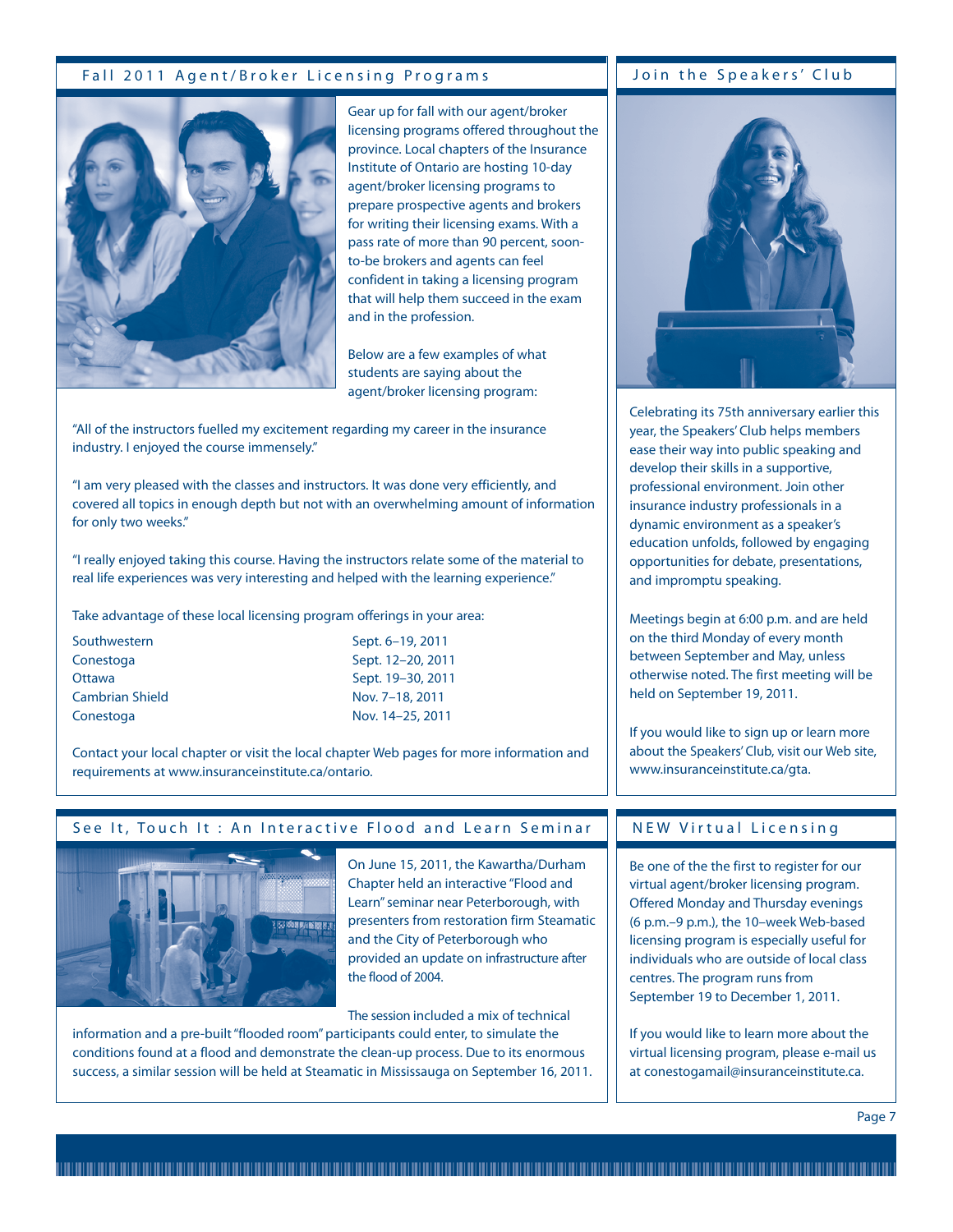# A serious injury program specifically for adjusters



# **COMING SOON!**

The Insurance Institute of Ontario and the Ontario Insurance Adjusters' Association have teamed up to develop a training and education program specifically for adjusters managing the recovery of an injured claimant.

The program, **Understanding Serious Injury: Adjuster Training and Education**, covers the progression of adjusting a serious injury and uses a series of case studies to ensure comprehension.

For more information regarding this program, please contact the Insurance Institute of Ontario at **seriousinjury@insuranceinstitute.ca** or visit our Web page at **www.insuranceinstitute.ca/seriousinjury**



**Insurance Institute** Learning for the real world. Rewarding.<sup>M</sup>

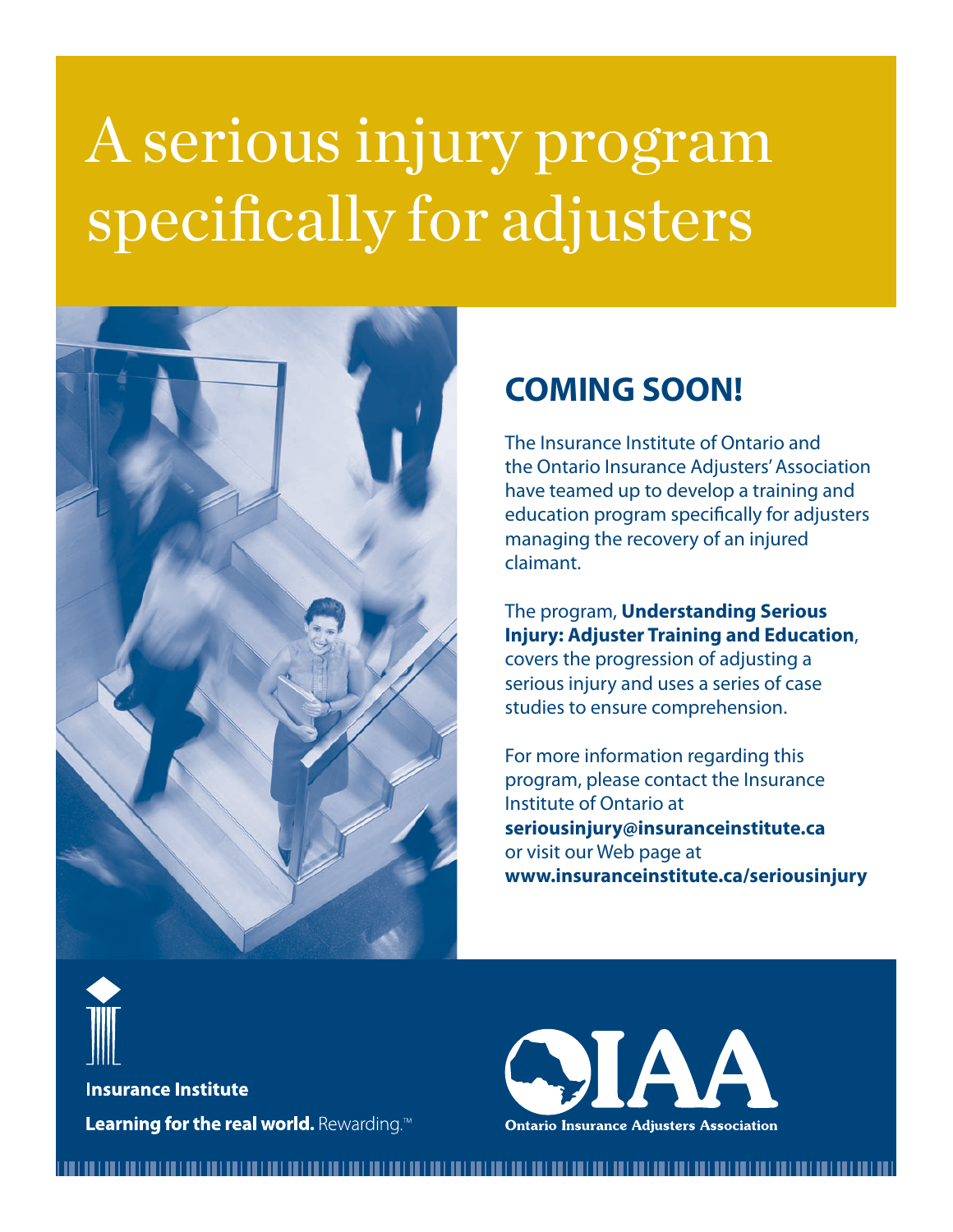# **educational**<br>education weel Essay Contest Winning Entries **A Special Pull-Out Section**

# **Insurance Institute**

**Winning Entries for National Education Week Essay Contest: Professionalism through Education**

To continue the celebration of National Education Week 2011, we would like to present the winning entries from our 2011 Education Week Essay Contest, which speak on the topic of "Professionalism through Education." In future editions of In Ontario, we will feature more 2011 contest winners from around Ontario, as a lead up National Education Week 2012.

Once again we want to congratulate the winners of our National Education Week 2011 Essay Contest from each of our local chapters. We are truly proud of the time and effort taken to enter the contest and submit quality pieces of writing. Thanks to the local chapter judges who volunteered their time to evaluate and choose the winning essays.

Are you interested in participating in the 2012 edition of our essay competition? Watch for updates about the Insurance Institute's National Education Week 2012 in upcoming issues of In Ontario.

# **GTA Winning Entry: David Shibatani, FCIP**

Chartis Insurance Company of Canada

For as long as I can remember, I have listened to people debate the merits of practical work experience versus education in the insurance industry. After more than

25 years, I have come to the conclusion that a combination of both is the best solution.

When I think of the term "professionalism" I conjure up an image of an individual or a group of individuals that possess a number of similar traits.

The first thing that comes to mind when I think of a professional in any area is a high degree of knowledge and expertise. The CIP courses provided by The Insurance Institute can provide people in our industry with a good base of information in a wide variety of subjects. For example, I recall taking the Business Interruption (C40) course at the same time that I was learning about commercial lines underwriting, and how the instructor and course material helped speed up my learning immensely. Also, the CIP course can help fill gaps that a person might not obtain while on the job. Sometimes it can take time for an experienced senior underwriter or examiner to have a spare moment to sit down and explain coverages or underwriting practices to a less experienced junior staffer.

A professional adheres to a higher standard than the average employee. Taking an evening course after a full day at the office is something that many people do not want to do. To improve your knowledge in your field takes extra effort and is not easy to accomplish. It takes determination and mental toughness to continue the learning process even when you're tired at the end of the day.

Leadership and the development of leaders are critical for an organization or industry to be successful.

CIP graduates have shown that they have the determination and initiative to pursue additional knowledge and improve their understanding of their craft. By doing this they have shown themselves and their colleagues that they are serious about what they do for a living. They believe themselves to be professionals and not just employees.

The industry has struggled for years to be taken seriously as a business of committed professionals, and CIP graduates have helped lead the way in communicating this positive change both internally to other insurance people and to people outside of our business too.

Related to leadership is the role of mentoring. CIP graduates have attained a high level of both knowledge and experience and are happy to share this with their less experienced colleagues. They can provide guidance in either day-to-day business decisions or possibly career choices.

Finally, I believe that professionals believe in giving back to their community. One of my most satisfying experiences in the insurance industry was my time spent speaking with students at local high schools. While providing practical information to the students about what insurance is and how it can affect many aspects of their lives, I also tried to impress upon them the possibility

,,,,,,,,,,,,,,,,,,,,,,,,,,,,,,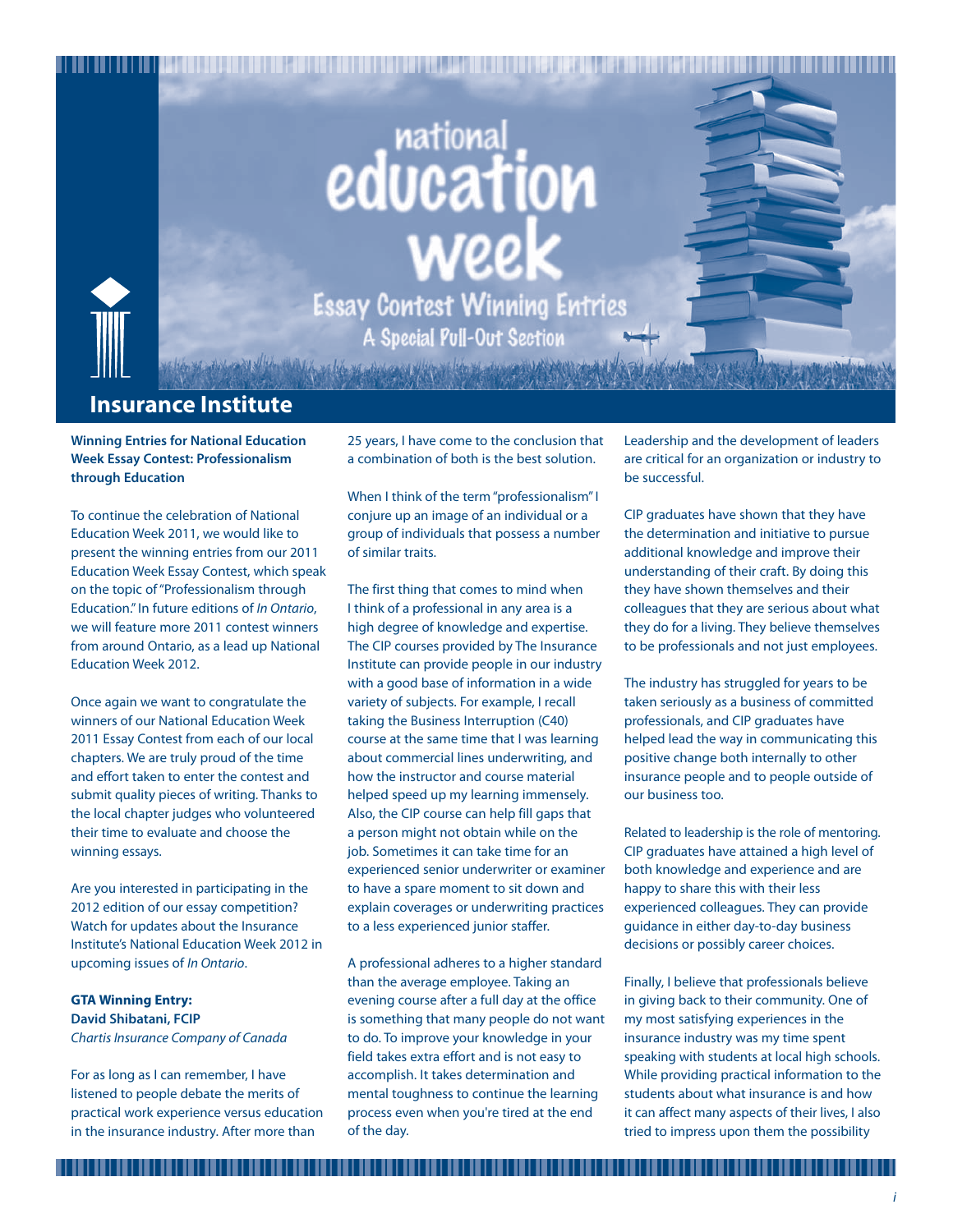of our industry as a potential career. Their previous image of insurance as being a boring business of geeks wearing grey suits was changed to that of a field where creative people wanting to focus on communications, marketing, and computers can find a rewarding career for life.

A professional knows that the process to achieve professionalism through education does not end with the attainment of the CIP. The pursuit of an FCIP, CRM, or MBA is also a possible goal in terms of formal training and education. The other components of professionalism, such as mentoring and leadership, never end either. We are always striving to do better than we did the day before, and that's what makes us professionals.

# **Conestoga Winning Entry: Christine Senior, CIP** Ontario Mutual Insurance Association

Considering we are a professional industry, we have an interesting way of viewing education. Most professions mandate that the people working within them must obtain and achieve academic goals and then begin their practice, whether it is a doctor, dentist, or lawyer. Let's be realistic, we wouldn't trust our teeth to a dentist who didn't graduate from dental college. Other than the basic licensing courses required under the Insurance Act to transact with the public, the insurance industry for the most part employs people with various backgrounds and specialties and puts them to work. Then, we "encourage" those people to take the various course offerings to enhance their experience. Some just continue gathering experience over the years and do fine for themselves, but it's the people who choose to grow professionally through education that shine.

In my personal journey through the insurance industry, I have had the unique advantage of being an insurance professional and also a "bringer of knowledge" to others in my field of expertise. What I've learned is that knowledge combats fear and intimidation,

which creates confidence and therefore, a professional. In my own experience, I clearly remember being knee deep in a course and having 'aha' moments at my desk as a broker when an underwriting rule or exclusion in a policy wording suddenly made sense, where prior to the course, I truly was playing the-guess-and-hope-forthe-best game. Don't pretend you haven't been there, because you have!

For instance, one of the key roles in sales is identifying gaps in coverage between competitors' policies. If you replace an insured's policy with one where either limits or coverage could be construed by the courts as less, you place your brokerage in an Errors and Omissions situation. After learning how to take a policy wording apart to determine coverage for an exam, I was able to transfer those skills to my everyday responsibility to my clients.

# **It's the people who choose to grow professionally through education that shine.**

Another key example is the recent changes to the Ontario Auto Policy, fondly known as the great Auto Reform of 2010. Many salespeople were struggling with the changes, some outright refusing to accept the fact that they would now have to offer or sell increased benefits to their clients. Six months into the Reform, the salespeople who attended every training session available, who absorbed the information, asked the questions, and created job aids are the same people who are guiding their clients back to coverage levels as best they can to match pre-reform levels and benefiting through increased commissions. These salespeople are outstanding examples of professionalism through education.

As an instructor and trainer within the industry, I have had the opportunity to work with some truly exceptional people, fresh from the street. Some of the most successful students started with the

licensing course as new, unspoiled, blank canvasses. The ones who I later crossed paths with in Chartered Insurance Professional courses were the same people whom I sensed had entered the industry with the mindset of giving it 100 percent of their focus to become true professionals. The investment of personal time and the stress of holding down full time jobs and families while tackling the course material are impressive. The pressure of that last stretch of review, cramming (never, never cram), no sleep (always get a good eight hours of rest), and no eating (fresh fruits and vegetables keep your brain functioning) was most times very overwhelming, but for those who persisted, victory. The pride on their faces when lined up to accept their diplomas at convocation and the sincere hugs and expressions of gratitude, well, that's my reward. Knowing that they've done everything in their power to combine experience with knowledge and grow as a professional is their reward.

Twenty years into my insurance industry experience, as a proud graduate of the CIP program and a witness to the success of students, I am convinced educational mandates could only bring good. To borrow a phrase from my boss, "If I ran the world, and everyone had to do what I wanted..." the end of that sentence for me would be that all sales, underwriting, claims, and management positions within all insurance companies would have educational requirements that supported professionalism in our Industry. Until that day, I will continue my one-woman quest to encourage and support those individuals who commit themselves to achieve professionalism through education.

# **Southwestern Winning Entry: Lee-Ann Vansteenkiste,**

Lambton Mutual Insurance Company

Chartered Insurance Professional—the three letters at the end of your name, CIP, mean so much more than just the fact that you passed 12 courses (in the old system) or 10 courses (in the relatively new stream). It tells the story that you are not only academically

**Learning for the real world.** Rewarding.™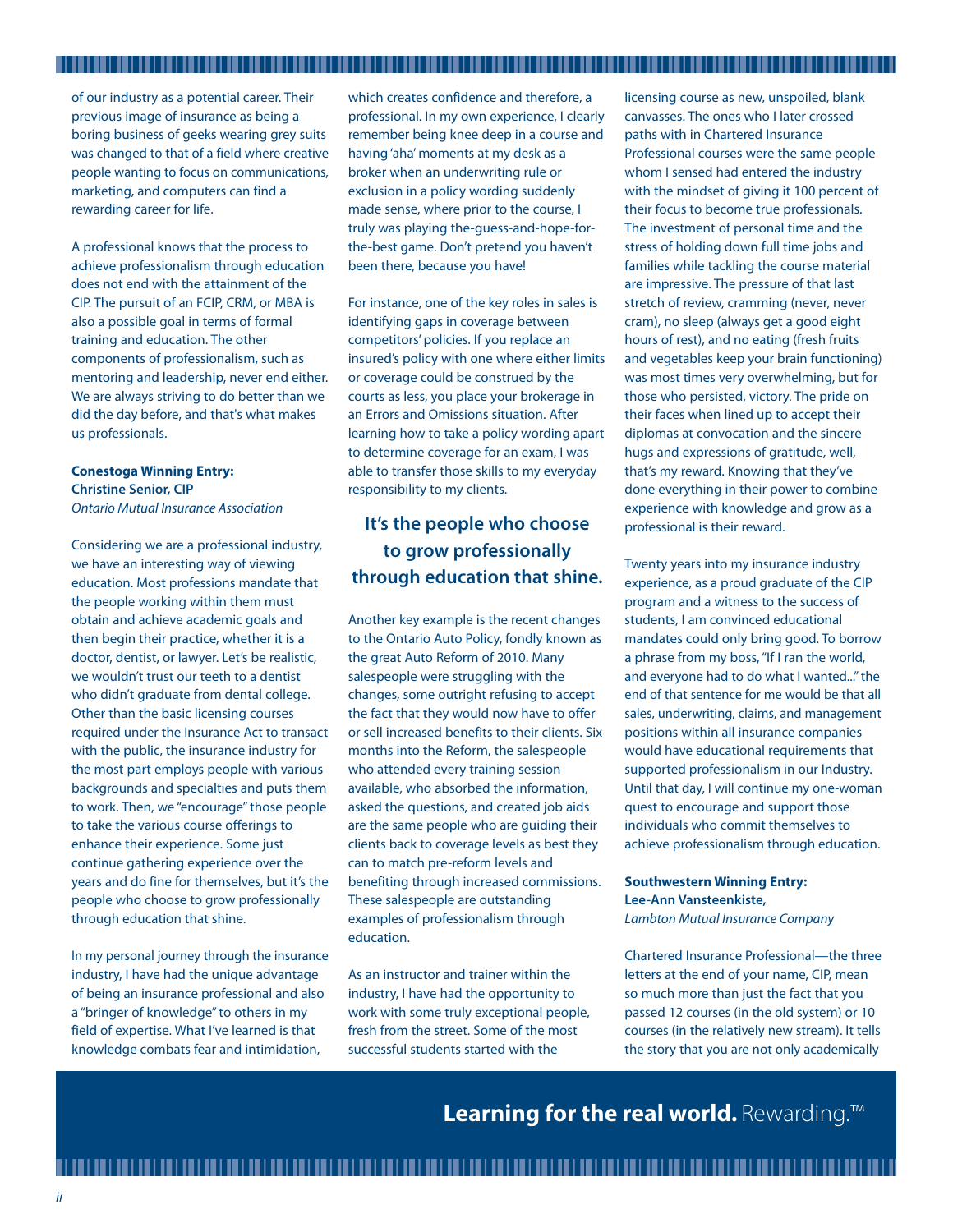competent, but that you are committed to your profession and you have the personal traits to follow through with determination. The definition of professional is "a member of a vocation founded upon specialised educational training" (Wikipedia). It means that the person is seen in higher regard for their expertise in that area. They "are commonly engaged in creative and intellectually challenging work" (Wikipedia). Taking CIP courses and obtaining the CIP designation, shows that you are not only employed by the industry, but that you are considered to be a professional in that industry.

If you are employed in the industry, most employers will reimburse the cost of related education courses. As this is often not an out of pocket expense, it is surprising that more people in the industry do not take their employers up on the reimbursement of further education. Comments I often hear are that it takes up personal time and everyone is so busy with their own lives, that they do not have the personal time to give up.

Professionally, the CIP designation distinguishes those that think of their employment as a career from those who think of it as a job.

If you think of your position as a career, you want to invest time and energy into establishing yourself as a valuable asset to your employer, your coworkers, and your industry in general. You are proud of the industry you are in and the position you hold in the industry.

When I see resumes come into our office, and I see that the applicant is actively engaged in pursuing their CIP and/or has their CIP, it tells me that despite that person's busy life, as we all have busy lives, they are committed to the industry enough to take their personal time away from family, friends, and recreation, to develop themselves professionally. It also tells me as a manager, that the individual is committed to personal development and has a willingness to learn.

Being involved in the courses also helps us to network and see that the industry is more than the four walls of the office we work in. Although policy wording and legislation is somewhat consistent in the province we work in, company procedures vary, and it is very interesting to meet others outside of our own organizations and compare how they deal with changes in the industry, work/life balance issues, and the day-to-day stresses that are inherent in our industry.

It also helps us to meet others that work in different sectors of the industry. As a claims person, I have met so many other individuals that work in underwriting, sales, finance, etc. through taking CIP and now FCIP courses. These individuals have a completely different view of the industry from their seat. Their views help to bring the business of insurance together for a larger perspective on how relevant and large our industry really is.

# **Be proud of the industry you are in and be proud to write, CIP, after your name.**

At the end of the day, we need to ask ourselves, does our job happen to us, or do we happen to our job. By taking an active role in engaging in the industry, by taking the CIP courses, we happen to our job. We influence the stakeholders around us. Taking CIP courses and obtaining the CIP designation shouts out that you are more than just employed by the insurance industry, you are committed to it and you are actively engaged in it. It is not easy to fit courses in with a full time work schedule and outside lives with families, friends, and recreation, but the benefits of making that time and putting yourself out there are worth it. Be proud of the industry you are in and be proud to write, CIP, after your name.

**Hamilton/Niagara Winning Entry: Drew Collins, CIP, ACS** JEVCO Insurance Company

I believe we are at the dawn of a new era in the insurance industry. Soon, gone will be the

days when "How did you 'fall' into insurance?" was a common question heard at industry events and functions. In its place I envision the question "How were you lucky enough to find such a great job in this strong and competitive insurance labour market?" Is this a slightly romanticized ideal? Perhaps. Is this a far-fetched vision? I don't believe so. Through such efforts as the Career Connections program, it is clear that there is a strong push towards targeted and early recruitment of insurance professionals. To wit, the 2008 published research report by the Insurance Institute of Canada entitled A Demographic Analysis of the Property & Casualty Insurance Industry in Canada 2007–2017, notes that in order to ensure there are enough qualified entrants to replace those exiting the insurance labour market, a key factor will be "catching [the attention of the future labour force entrants] at the secondary and postsecondary school level."

,,,,,,,,,,,,,,,,,,,,,,,,,

So, how does the CIP designation help achieve this goal and how does this relate to the premise of Professionalism through Education? From personal experience, I can say that the existence of the CIP program was one of the major factors that fed my desire to join the insurance industry upon completion of my undergraduate studies. The CIP program offered a defined education path and the opportunity to build on the "hands-on" experience that is gained while on the job. Through many conversations, I can anecdotally conclude that many of my fellow members of the Generation Y cohort share the same sentiment. To qualify this theory, consider a recent global survey conducted by Manpower Inc., a leading organization in the study and implementation of workforce solutions; their results indicate that the number one factor considered by members of Generation Y when deciding whether to accept a job offer is the level of training they will be provided while in that role. Looking at this evidence, both anecdotal and quantified, it becomes clear that moving forward, the CIP program will not only be an effective educational tool, but an effective recruitment tool as well.

**Learning for the real world.** Rewarding.™